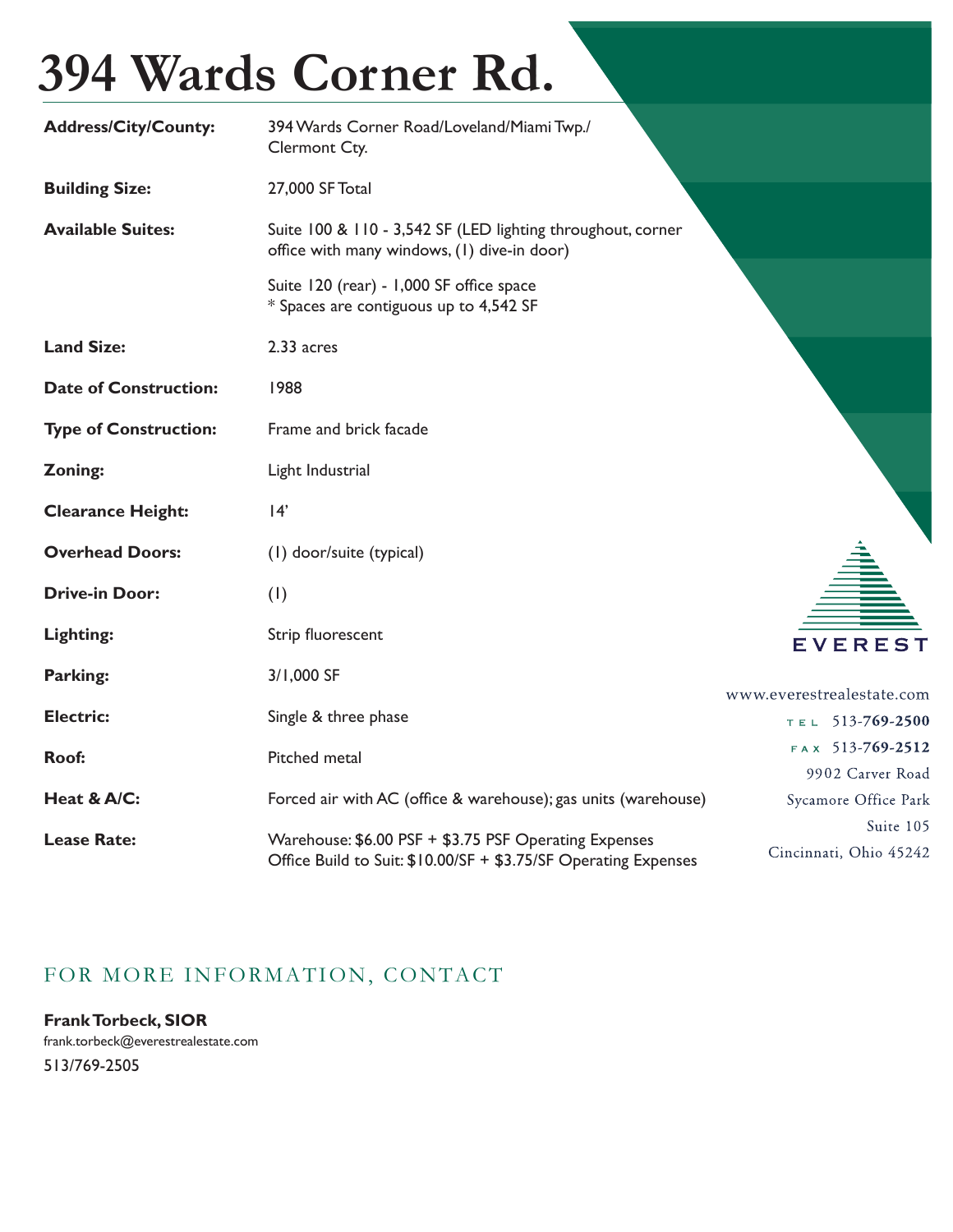### **Rear of Suite 120**

**Suite 100** 

1,000 SF

3,542 SF

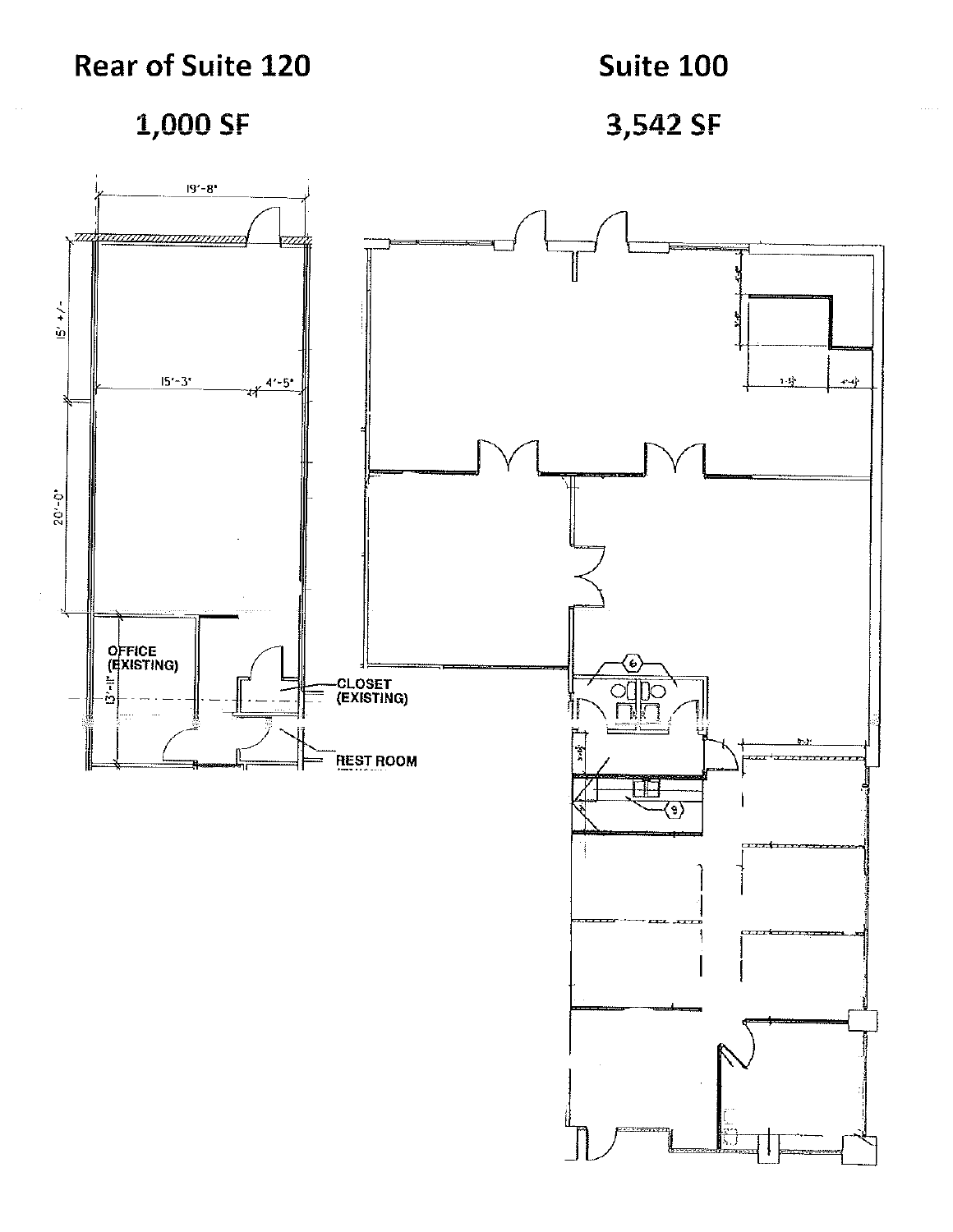## **Suite 100**

3,542 SF